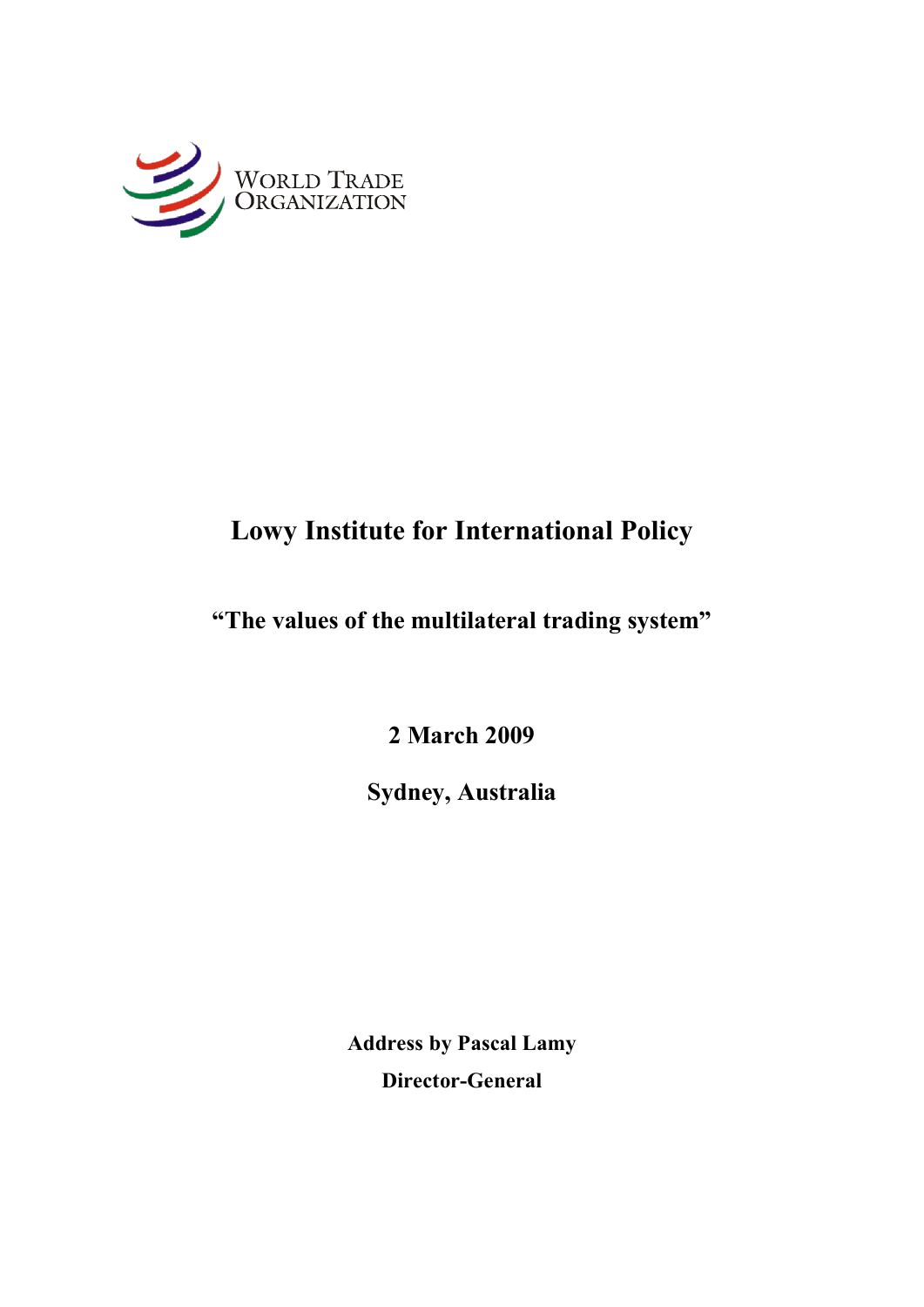Mr Gyngell,

Ladies and Gentleman,

It is a great pleasure for me to be at the Lowy Institute for International Policy. The Institute's mandate is to generate new ideas and dialogue on international developments and on Australia's role in the world. I guess these are busy times for you. The world desperately needs new ideas and there is certainly scope for improving the dialogue over international challenges.

I would like to share with you some ideas about where I see the place of trade in the current economic crisis, the inspiration we can draw from 60 years of the multilateral trading system and our endeavour to further open trade within a framework of rules through the conclusion of the Doha Round

### **The place of trade in the economic crisis**

Trade has become another casualty of the global economic crisis. The slump in demand and the difficulties to access trade finance have led to a significant contraction of world trade. According to current estimates, world trade will contract by some 3% in 2009, the first decline in trade growth since 1982. Just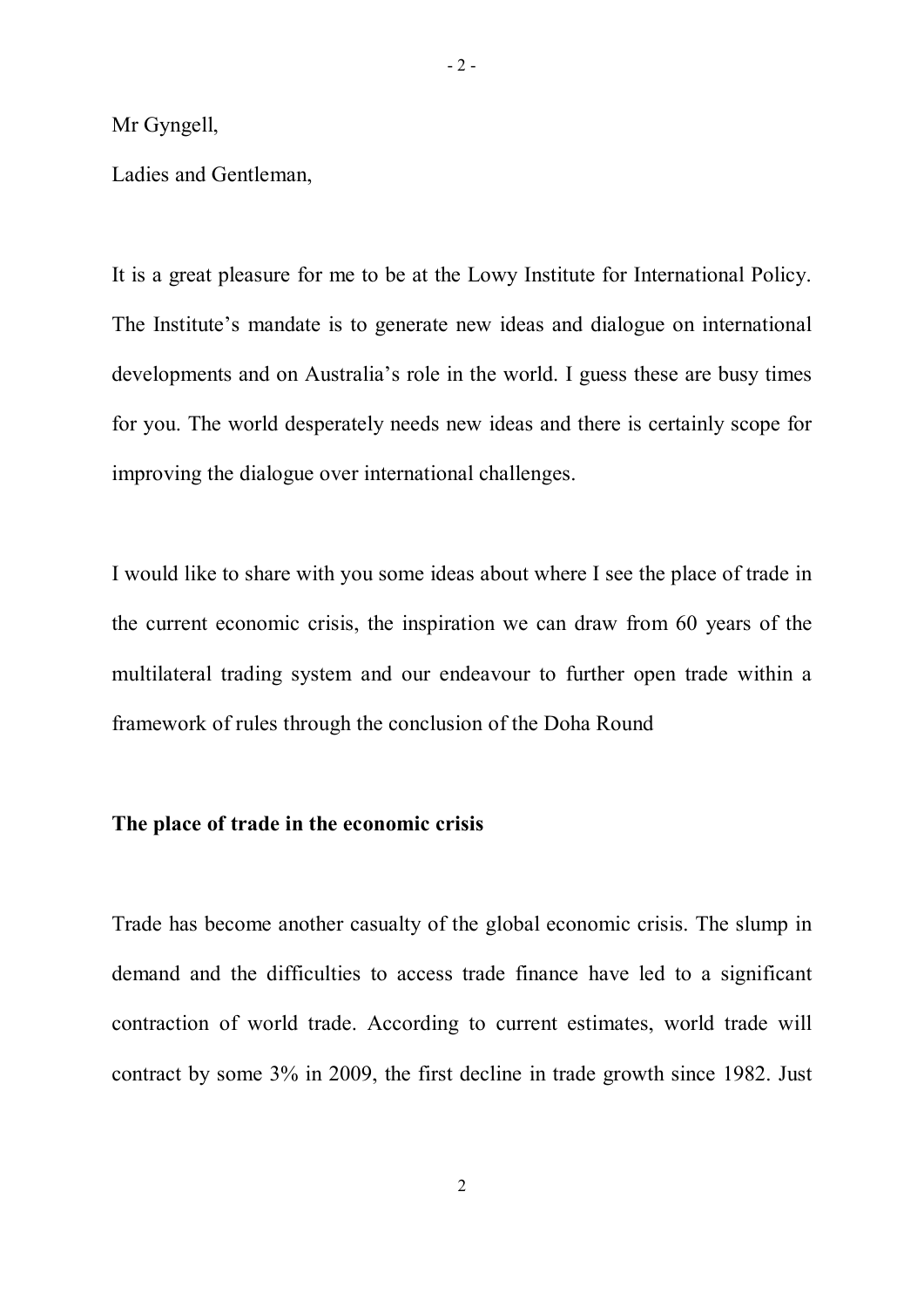as trade tends to grow faster than output in good times, it typically contracts faster in times of recession.

This means that one of the most powerful engines of global growth is hampering efforts to lift people out of poverty. And this is affecting both developed and developing countries. It is affecting the 12 million jobs in the US which are dependant on exports. It is affecting the 6.2 million jobs in France which are dependant on trade. Not to mention the 100 million or so jobs in China which are turned to export markets.

I think it is important to reflect on this as we think of devising responses to the current crisis and as we hear talk about "protecting domestic jobs". The reality is that today a huge proportion of domestic jobs are reliant on access to export markets and without trade, these jobs risk disappearing.

This is why we hear many voices against isolationist measures. Is it credible to imagine that one country can protect its domestic market without others doing the same?

Let's imagine for a second that the US decides to close its automobile market to imports, let's say Chinese, Japanese and European automobiles, worth \$80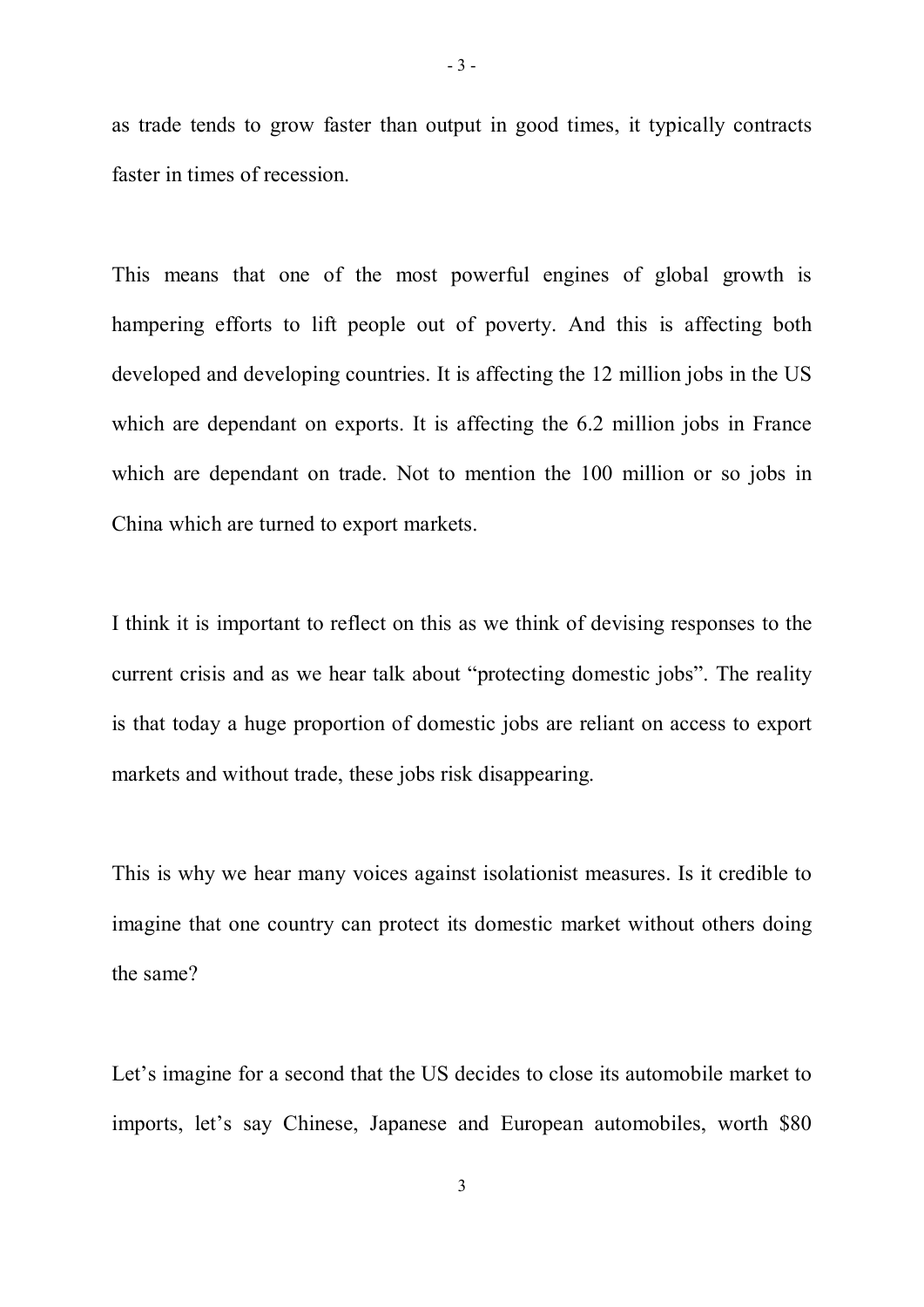billion. It is highly probable that the Chinese, Japanese and Europeans would decide to close their markets to American planes, cranes and chemicals, all this worth \$120 billion.

Ladies and gentleman, the domino effect that such moves could cause would be devastating. And this is why isolationism, even "smart" isolationism as some are advocating, is a recipe for global slump. And this is why resisting protectionism and avoiding an aggravation of the current crisis is an imperative today.

The reality is that protectionist measures by individual countries are unlikely to help in the recovery efforts. Instead, what is necessary is to coordinate the domestic stimulus packages, to cooperate in addressing global challenges and to think of using the least harmful trade policy instruments.

This is where activating the WTO's mechanism of trade policy review is essential. It provides WTO members with a forum for dialogue on how best to use their trade policies to help the recovery, while allowing a thorough scrutiny of trade distorting measures.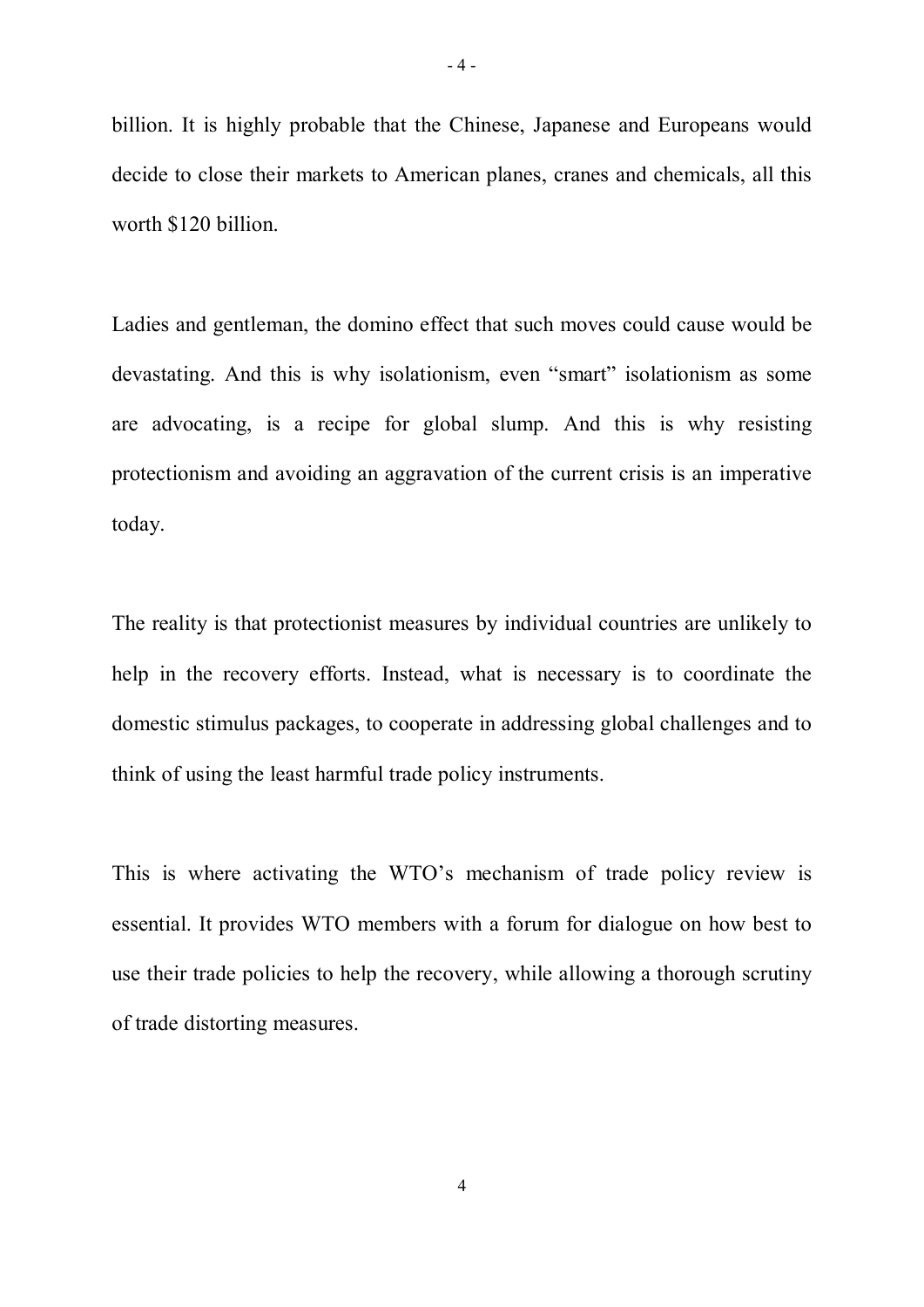Australia has been a strong advocate of putting this sort of WTO radar to its full use, in particular in the current circumstances, and I count on Simon Crean and his team in Geneva to contribute to this. After the first report that I tabled in January, and which was discussed by members shortly after, a new "radar picture" will be produced by mid-March.

This is why I disagree with those who say that the current economic crisis requires a shift in the WTO's priorities — that we need to concentrate on fighting protectionism and that therefore we should de-emphasize or even abandon the Doha Round.

In fact trade and the Doha Round have a place all their own in global efforts to revive the economy. Open trade flows have a role in maximising the G20's efforts to stimulate the global economy. At the same time, the Doha Round is the most effective way to further constrain protectionist pressures by reducing the gap between bound commitments and applied policies.

Indeed, if all WTO members raised their currently applied tariffs to today's WTO ceilings, tariffs worldwide would double. A recent study estimates that world trade could then shrink by up to 8%, reducing global welfare by up to US\$350 billion. Conversely, with what is currently on the table in the Doha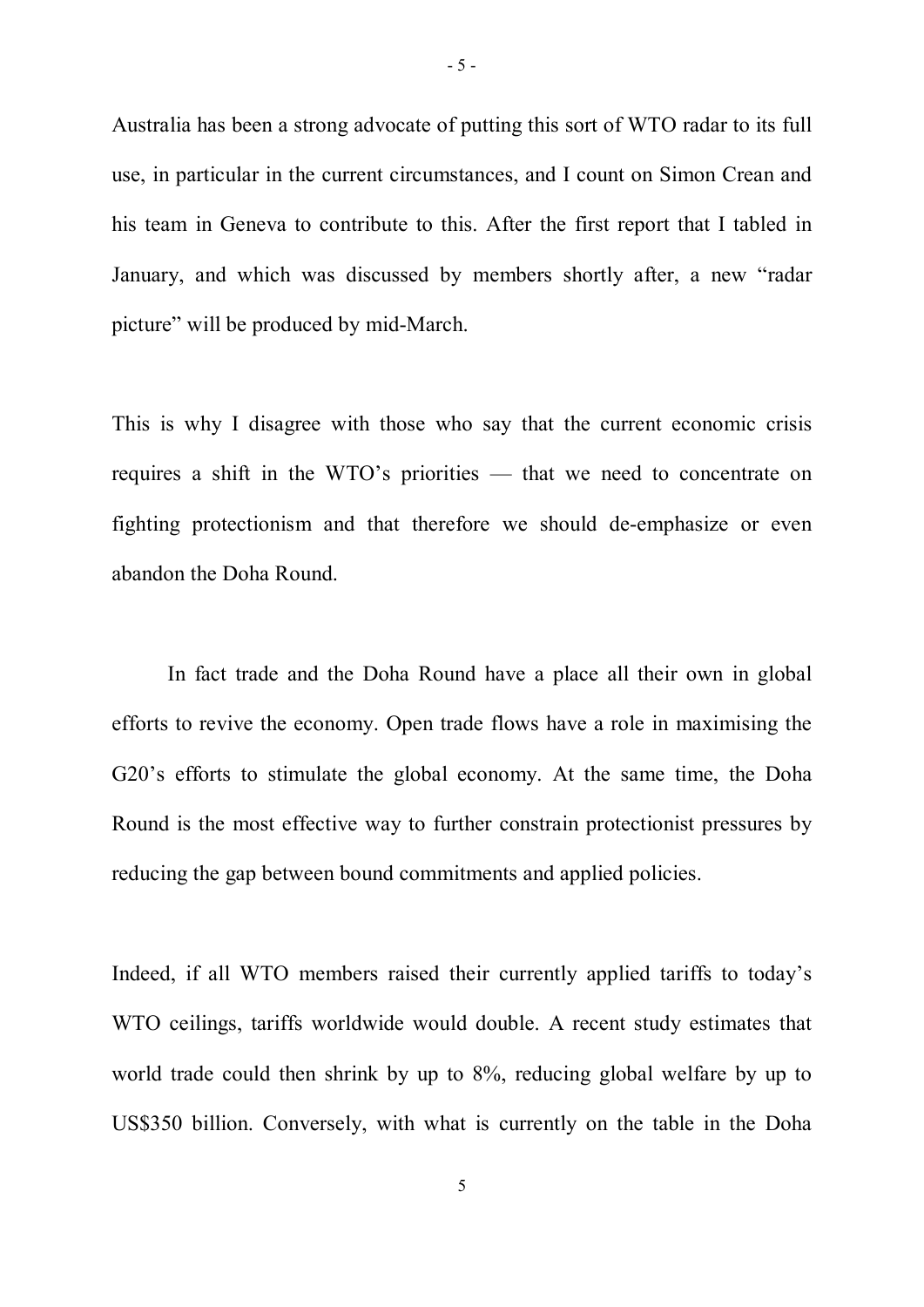#### **Values of the multilateral trading system**

We have recently heard ideas for a Global Economic Charter — an occasion for the international community to re-build a consensus over the basic principles and values that would underlie their economic relations, emulating the founding fathers of the United Nations Charter of 1945.

The WTO and its predecessor the GATT can provide a source of inspiration in this regard. Let me briefly mention some of the WTO principles which could help formulate a new global economic consensus.

First among them is openness through the gradual reduction of obstacles to trade. This is accompanied by flanking regulations aimed at ensuring a level playing field and avoiding excesses. A third element is transparency and monitoring: processes ensuring a brighter spotlight to foster compliance with the rules and avoid the eruption of disputes. The fourth element that I would mention is non-discrimination, which in the WTO is embodied in the principles of most favoured nation and national treatment. The fifth element is fairness, as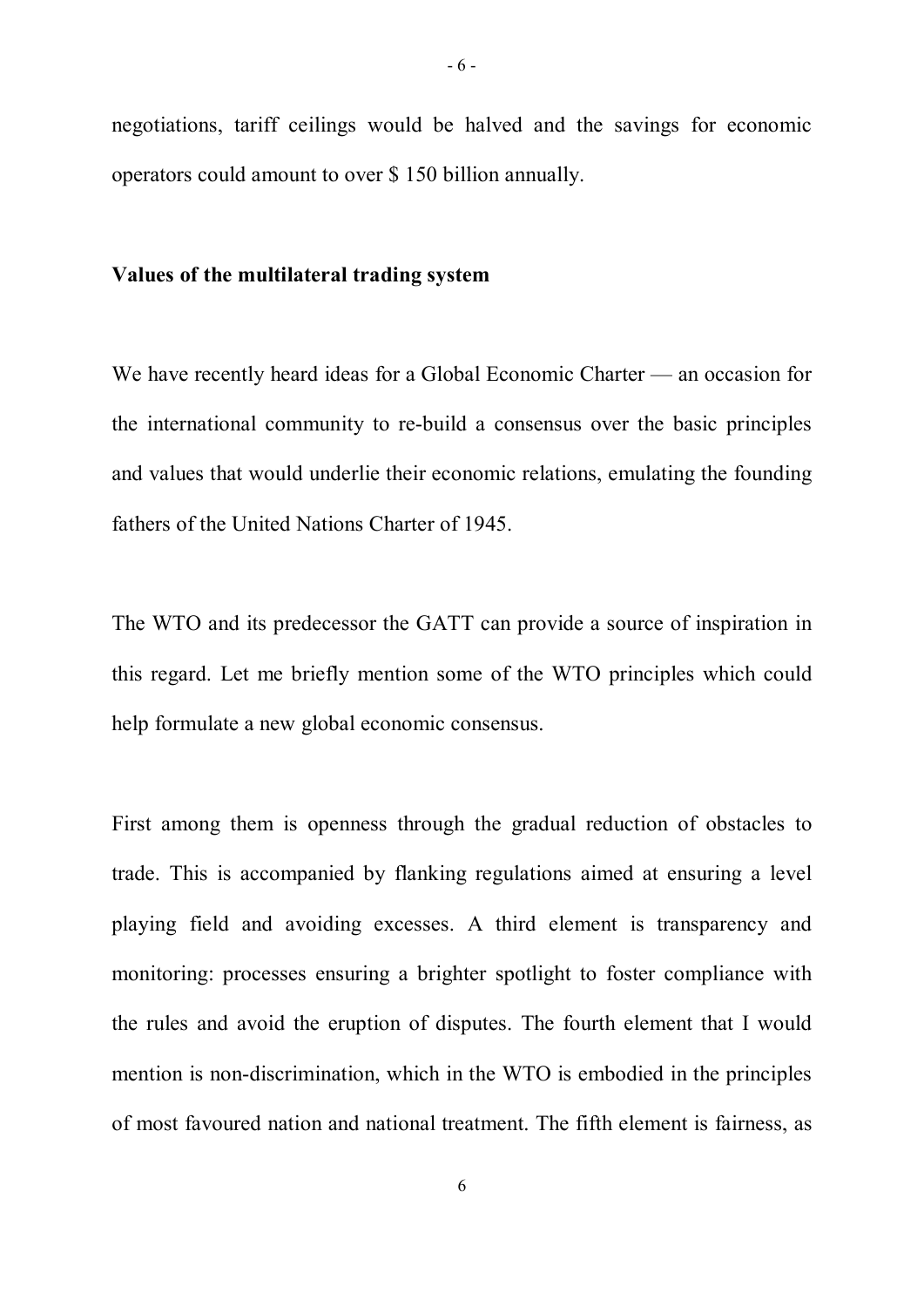enshrined in the special and differential treatment for developing countries. All of this with the overriding objectives of raising standards of living, ensuring full employment and achieving sustainable development as described in the preamble of the Marrakesh Agreement establishing the World Trade Organisation.

### **Concluding the Doha Round to advance the multilateral trading system**

The principles on which the WTO is premised and its objectives are as relevant today as they were when they were adopted in 1947. And the depth and breadth of WTO rules have evolved along with world economic realities and the changing needs of our members.

The last major overhaul of the world trading system took place in 1995 with the conclusion of the Uruguay Round, which by the way took over 8 years to conclude. Subsequently, the WTO family forged a consensus to further reform the world trading rules with the launch of the Doha Round in 2001. I would note that we are still capable of beating the duration of the Uruguay Round!

It was agreed under the umbrella of the Doha Round to substantially cut tradedistorting agriculture subsidies, chief among them cotton subsidies, to curb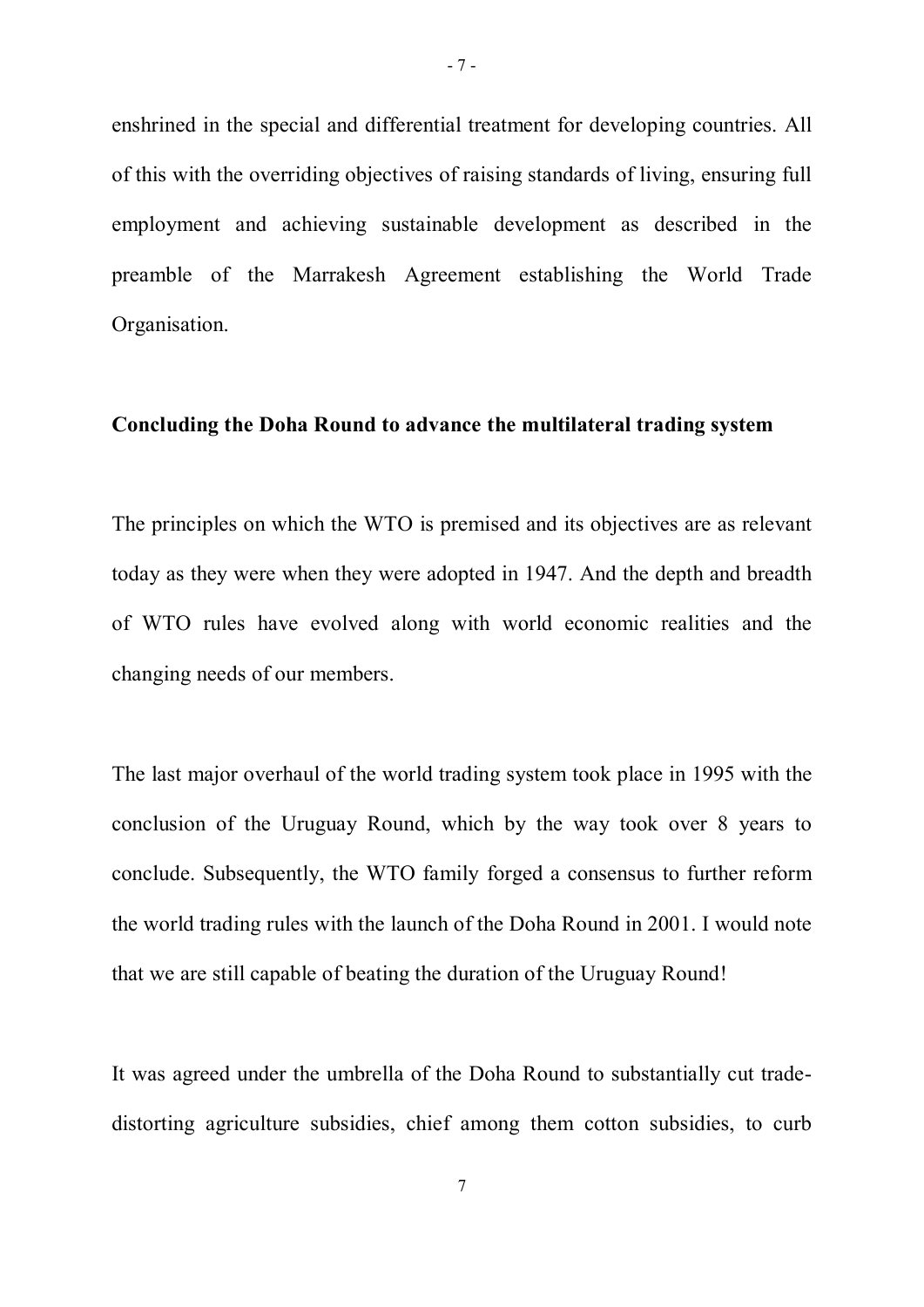fishery subsidies which contribute to the depletion of the resources of our oceans, to a greater opening of services trade, to facilitate customs operations, to open trade in clean technology, to adjust anti-dumping rules, to offer dutyfree and quota-free access to the exports of the world's poorest countries, and to achieve greater market access in agriculture and industry, to name a few.

This is the consensus on which the Doha Round is premised and this is the menu which needs to be served at the conclusion of the negotiations. And the good news is that we are over 80% there and that with an extra effort we could get to the finish line.

I have recently read some academics argue that this is an outdated agenda. That the world has moved on. That fluctuating commodity prices, cartelisation of oil exports, currency undervaluation, sovereign wealth funds, financial instability and environmental insecurity have significant global implications that demand a global solution that the Doha Round would not offer. They therefore argue that the Doha Round be scrapped and a new round of Bretton Woods talks be launched with a more ambitious agenda and wider organisational coverage to deal with all these challenges.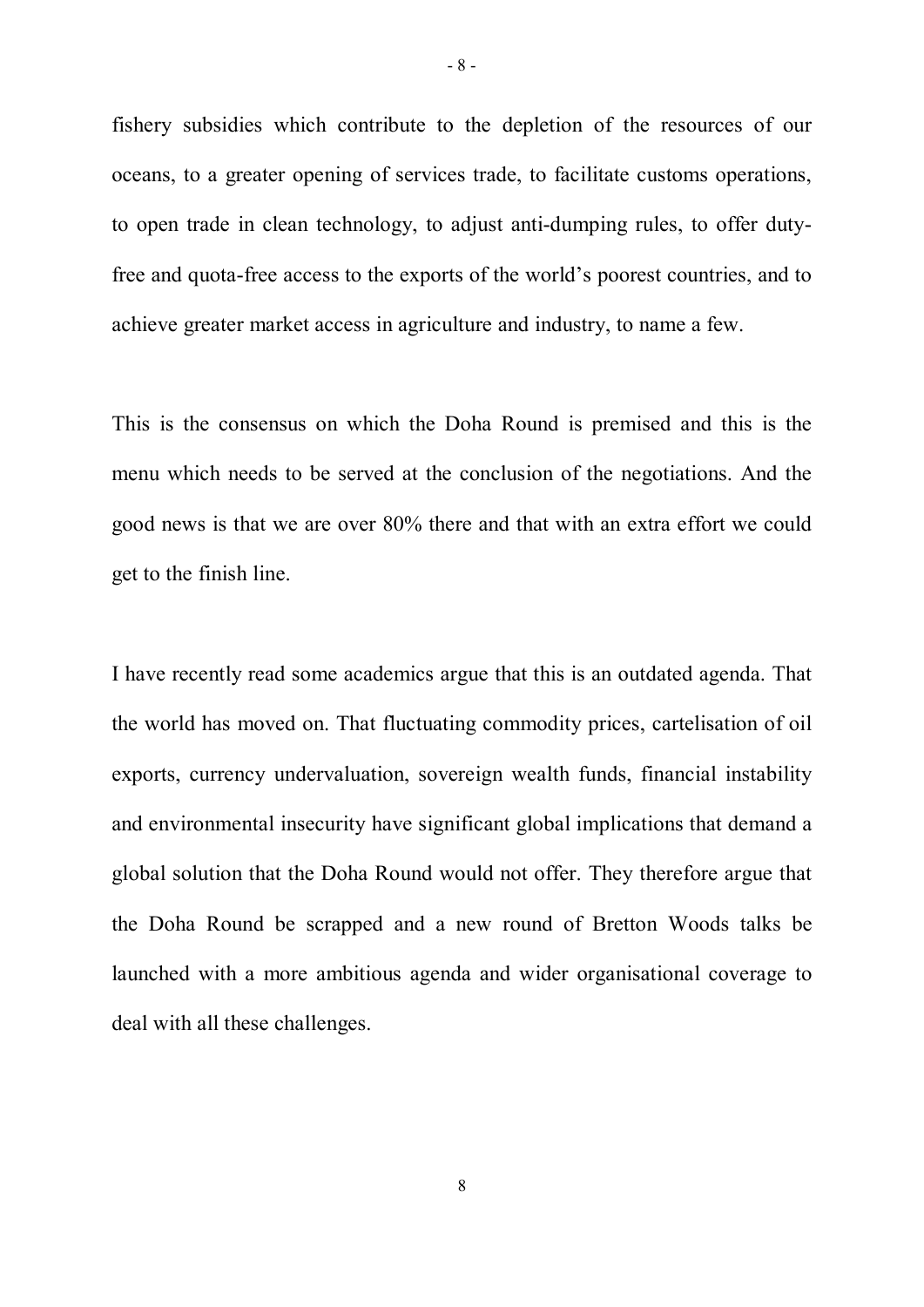This seems to me, at best, a classical example of trying to "bite off more than you can chew"! At worst, it is a disingenuous appreciation of the politics of trade negotiations, with two-thirds of its active participants nowadays being developing countries.

Is it fair to tell African cotton producers that they need to wait until a new agenda is set to address the pressing issue of cotton subsidies, which contribute to depressing their domestic prices? Is it credible to say that we need to build a new agenda tomorrow to discipline subsidies which are contributing to overfishing today? Is it wise to delay a global agreement reducing tariffs on environmental technology? Can the world's poorest countries wait until a new consensus is built and a new agenda is agreed upon to receive duty-free and quota-free treatment for their exports?

My own sense is that the vast majority of WTO members want to see the current agenda tackled and concluded as soon as possible. They want a result on the priorities which were agreed when the round was launched and whose results are long overdue.

My own sense is also that WTO members need to start thinking about the next agenda: about future priorities and challenges, whether in terms of subjects,

 $-9-$